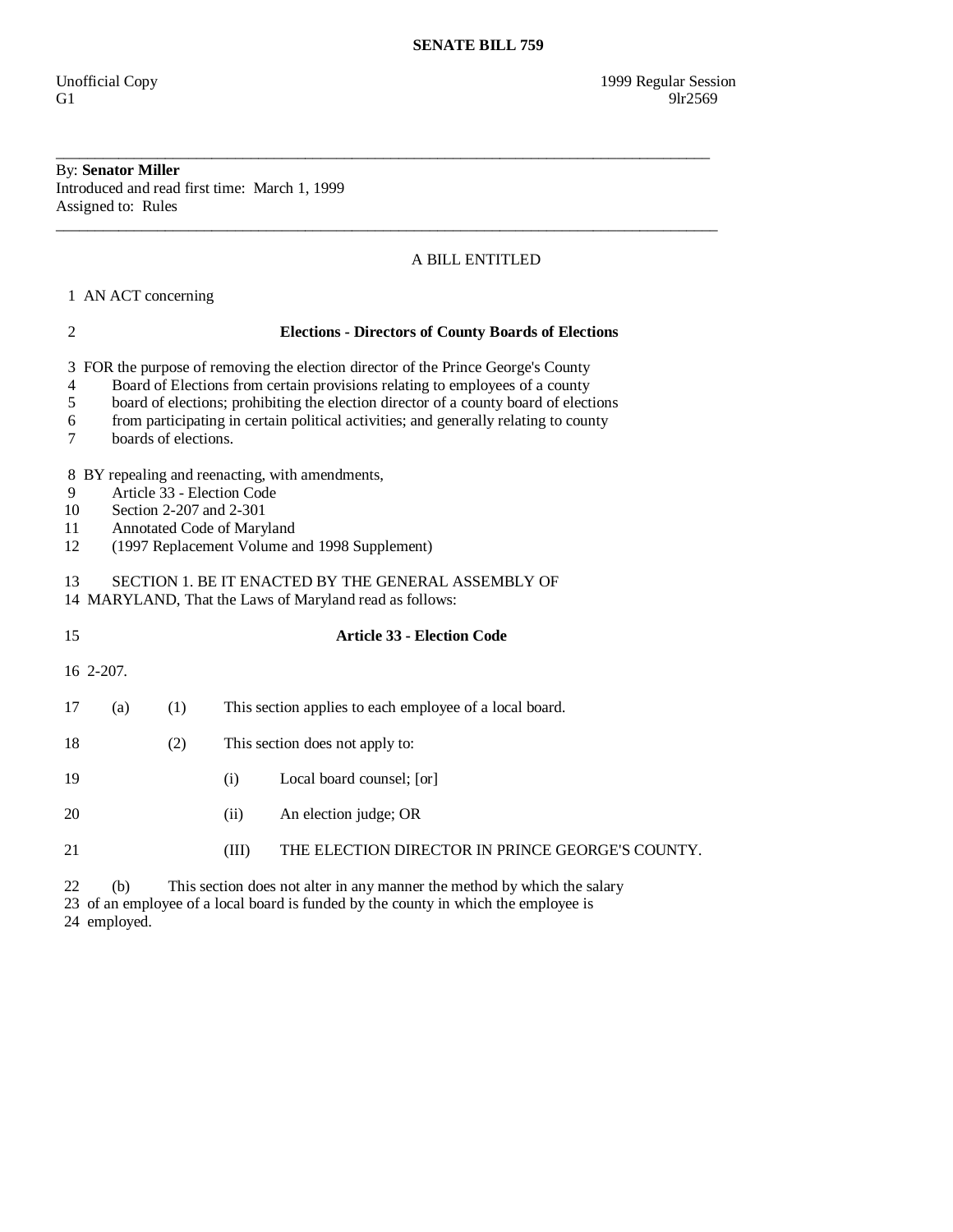| $\overline{c}$                                                                                                                                                                                                           | <b>SENATE BILL 759</b>                                                                                                          |                                                                                                                                                 |                                                                  |                                                                                                                           |  |  |  |  |
|--------------------------------------------------------------------------------------------------------------------------------------------------------------------------------------------------------------------------|---------------------------------------------------------------------------------------------------------------------------------|-------------------------------------------------------------------------------------------------------------------------------------------------|------------------------------------------------------------------|---------------------------------------------------------------------------------------------------------------------------|--|--|--|--|
| 1                                                                                                                                                                                                                        | (c)<br>2 system:                                                                                                                | (1)                                                                                                                                             |                                                                  | If the employees of a local board are covered by its county merit                                                         |  |  |  |  |
| 3                                                                                                                                                                                                                        | 4 merit system; and                                                                                                             |                                                                                                                                                 | (i)                                                              | The employees shall be classified employees under the county                                                              |  |  |  |  |
| 5                                                                                                                                                                                                                        |                                                                                                                                 | (ii)<br>The employees may be appointed and removed subject to the<br>6 personnel regulations of the county in which the local board is located. |                                                                  |                                                                                                                           |  |  |  |  |
| 7                                                                                                                                                                                                                        | 8 system:                                                                                                                       | (2)                                                                                                                                             |                                                                  | If the employees of a local board are not covered by its county merit                                                     |  |  |  |  |
| 9                                                                                                                                                                                                                        |                                                                                                                                 |                                                                                                                                                 | (i)                                                              | The employees shall be in the skilled service or professional<br>10 service of the State Personnel Management System; and |  |  |  |  |
| 11<br>(ii)<br>Appointment and removal of the employees shall be in<br>12 accordance with the provisions of the State Personnel and Pensions Article that<br>13 govern skilled service or professional service employees. |                                                                                                                                 |                                                                                                                                                 |                                                                  |                                                                                                                           |  |  |  |  |
| 14                                                                                                                                                                                                                       | (d)                                                                                                                             | Each classified employee shall be a registered voter of the State.                                                                              |                                                                  |                                                                                                                           |  |  |  |  |
| 15                                                                                                                                                                                                                       | An employee of a local board is subject to the restrictions and requirements<br>(e)<br>16 of $\S$ 2-301 of this article.        |                                                                                                                                                 |                                                                  |                                                                                                                           |  |  |  |  |
|                                                                                                                                                                                                                          | 17 2-301.                                                                                                                       |                                                                                                                                                 |                                                                  |                                                                                                                           |  |  |  |  |
| 18                                                                                                                                                                                                                       | (a)                                                                                                                             | This section applies to:                                                                                                                        |                                                                  |                                                                                                                           |  |  |  |  |
| 19                                                                                                                                                                                                                       |                                                                                                                                 | (1)                                                                                                                                             | A member of the State Board;                                     |                                                                                                                           |  |  |  |  |
| 20                                                                                                                                                                                                                       |                                                                                                                                 | (2)                                                                                                                                             |                                                                  | A regular or substitute member of a local board;                                                                          |  |  |  |  |
| 21                                                                                                                                                                                                                       |                                                                                                                                 | (3)                                                                                                                                             |                                                                  | The State Administrator;                                                                                                  |  |  |  |  |
| 22                                                                                                                                                                                                                       | (4)<br>An employee of the State Board or of a local board, INCLUDING THE<br>23 ELECTION DIRECTOR OF A BOARD;                    |                                                                                                                                                 |                                                                  |                                                                                                                           |  |  |  |  |
| 24                                                                                                                                                                                                                       |                                                                                                                                 | (5)                                                                                                                                             |                                                                  | Counsel appointed under § 2-205 of this title; and                                                                        |  |  |  |  |
| 25                                                                                                                                                                                                                       |                                                                                                                                 | (6)                                                                                                                                             |                                                                  | An election judge.                                                                                                        |  |  |  |  |
| 26                                                                                                                                                                                                                       | (b)<br>27 position:                                                                                                             | (1)                                                                                                                                             | An individual subject to this section may not, while holding the |                                                                                                                           |  |  |  |  |
| 28                                                                                                                                                                                                                       |                                                                                                                                 |                                                                                                                                                 | (i)                                                              | Hold or be a candidate for any public or political party office;                                                          |  |  |  |  |
| 29                                                                                                                                                                                                                       | Use the individual's official authority for the purpose of<br>(ii)<br>30 influencing or affecting the result of an election; or |                                                                                                                                                 |                                                                  |                                                                                                                           |  |  |  |  |